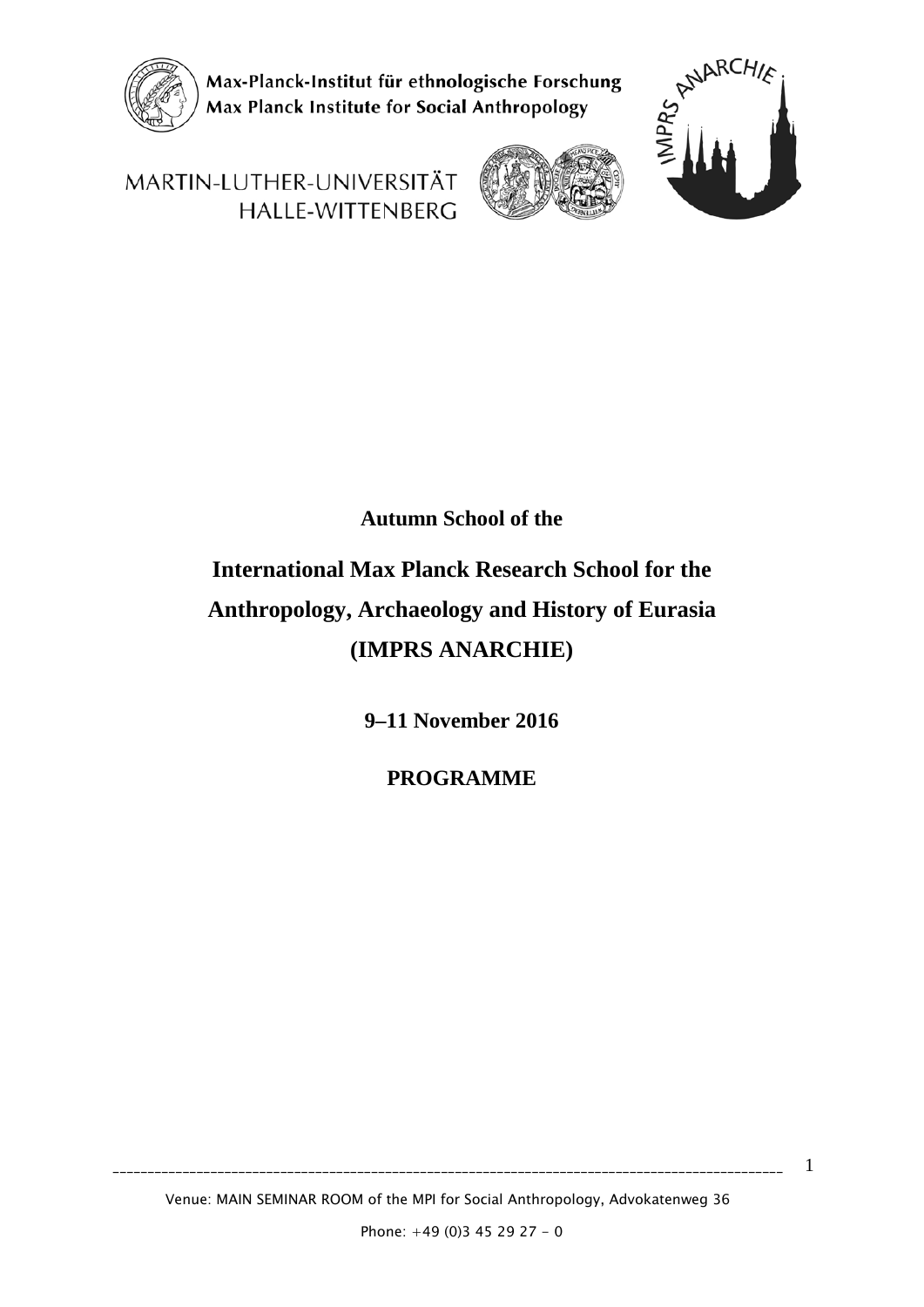

Max-Planck-Institut für ethnologische Forschung Max Planck Institute for Social Anthropology

# MARTIN-LUTHER-UNIVERSITÄT HALLE-WITTENBERG





2

# **Wednesday, 9th November 2016**

#### 18.00 **Flemming Kaul** National Museum of Denmark

*Prehistoric Religion – Bronze Age Religion – A Difficult Topic of Research?*

### **Thursday, 10th November 2016**

| 9.00  | Meeting of the Principal Faculty (Small Seminar Room)<br>Meeting of the Ph.D students (Main Seminar Room)                                                          |
|-------|--------------------------------------------------------------------------------------------------------------------------------------------------------------------|
| 10.00 | Coffee break                                                                                                                                                       |
| 10.30 | Hiort, Ditte Maria Damsgaard (History)                                                                                                                             |
|       | Altars in Roman-Period Gerasa and the Region of the Decapolis,<br>$1st - 3rd$ Century C.E.: Local Communication and Expression in<br>the Context of Sacred Markers |
|       | Chair: Hoài Trần<br>Supervisors: Stefan Pfeiffer, Helga Bumke                                                                                                      |
| 11.30 | Lochner-Rechta, Anja (Archaeology)                                                                                                                                 |
|       | "Symbolic Power"-"Symbol Power": Celtic "Early Style" and its<br>Ritual, Cultic, and Identity-Forming Significance                                                 |
|       | Chair: María Soledad Hernández Nieto<br>Supervisors: François Bertemes, Michael G. Müller                                                                          |
| 12.30 | Lunch break                                                                                                                                                        |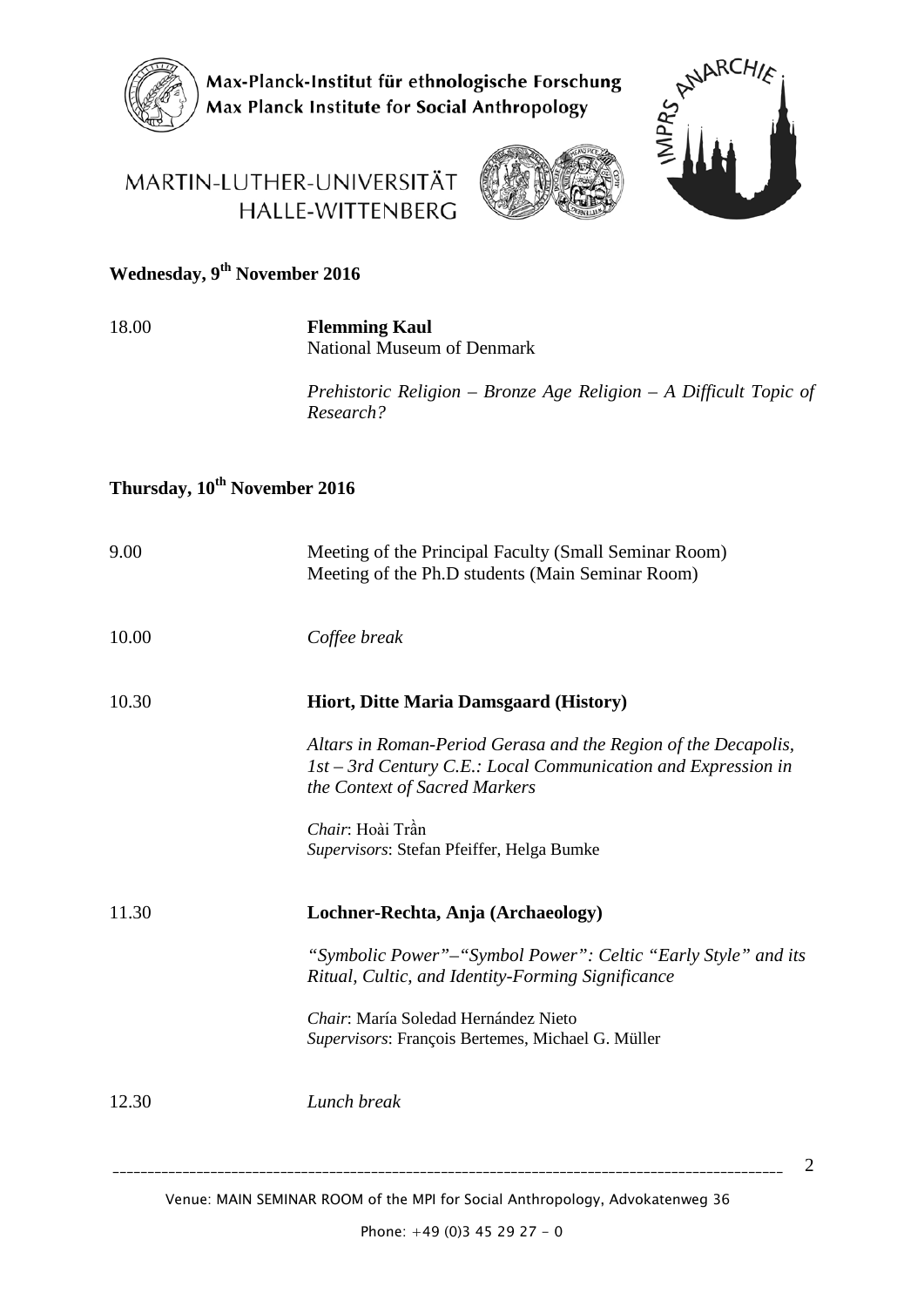

Max-Planck-Institut für ethnologische Forschung<br>Max Planck Institute for Social Anthropology



3

## MARTIN-LUTHER-UNIVERSITÄT HALLE-WITTENBERG



| 14.00          | <b>Krause-Heiber, Simon (History)</b>                                                                                |
|----------------|----------------------------------------------------------------------------------------------------------------------|
|                | Political Theologies in Early Judaism                                                                                |
|                | Chair: Jan-Henrik Adrian Hartung<br>Supervisors: Stefan Pfeiffer, Dittmar Schorkowitz, Stefan Schorch                |
| 15.00          | Goldenbaum, Hans (History)                                                                                           |
|                | Between Nationalism, Pragmatism and Indifference                                                                     |
|                | Chair: Giuseppe Tateo<br>Supervisors: Patrick Wagner, Dittmar Schorkowitz                                            |
| 16.00          | Coffee break                                                                                                         |
| 16.30          | <b>Grünewald, Tim Felix (Archaeology)</b>                                                                            |
|                | Religion and Ritual in Causewayed Enclosures of South<br>Scandinavia and Central Europe $(4.400 - 3.100 \text{ BC})$ |
|                | Chair: Diána Vonnák<br>Supervisors: François Bertemes, Dittmar Schorkowitz                                           |
| 17.30          | <b>Tomesch, Juliane (Archaeology)</b>                                                                                |
|                | Egyptian Elements in the Sepulchral Culture of the Roman Empire<br>beyond Egypt                                      |
|                | Chair: Simon Krause-Heiber<br>Supervisors: Helga Bumke, Stefan Pfeiffer                                              |
| 18.30          | General Assembly (Main Seminar Room)                                                                                 |
| 20.00<br>21.00 | Dinner at restaurant 'Alchimistenklause'<br>Discussion of Results                                                    |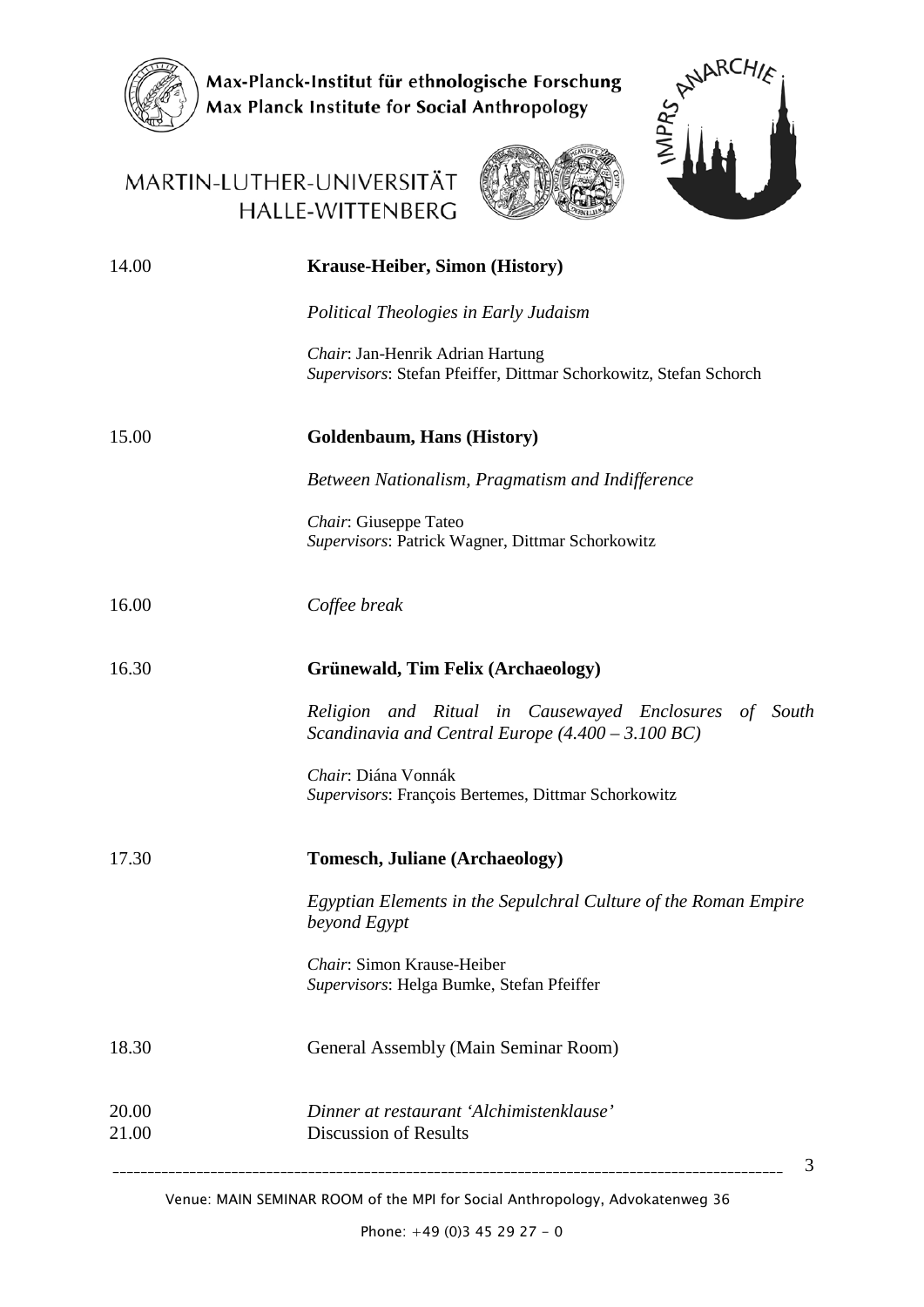

Max-Planck-Institut für ethnologische Forschung<br>Max Planck Institute for Social Anthropology

# MARTIN-LUTHER-UNIVERSITÄT HALLE-WITTENBERG





4

# **Friday, 11th November 2016**

| 9.00  | Hartung, Jan-Henrik Adrian (Archaeology)                                                      |
|-------|-----------------------------------------------------------------------------------------------|
|       | Interiors of Greek Temples in Archaic and Classical Times                                     |
|       | Chair: Elzyata Kuberlinova<br>Supervisors: Helga Bumke, Christian Mileta                      |
| 10.00 | Coffee break                                                                                  |
| 10.30 | Vonnák, Diána (Anthropology)                                                                  |
|       | Negotiating History and Urban Heritage in L'viv                                               |
|       | Chair: Tim Felix Grünewald<br>Supervisors: Chris Hann, Michael G. Müller, Christoph Brumann   |
| 11.30 | <b>Tateo, Giuseppe (Anthropology)</b>                                                         |
|       | Branding the Holy: How to Build the New Capital of Orthodox<br>Christianity                   |
|       | Chair: Juliane Tomesch<br>Supervisors: Christoph Brumann, Michael G. Müller, Chris Hann       |
| 12.30 | Lunch break                                                                                   |
| 14.00 | Hernández Nieto, María Soledad (History)                                                      |
|       | Inquisition and Images in Early Modern Spain: Proceedings in the<br>Canary Islands, 1520-1700 |
|       | Chair: Hans Goldenbaum<br>Supervisors: Andreas Pečar, Kirsten Endres, Bethany Aram            |
|       |                                                                                               |